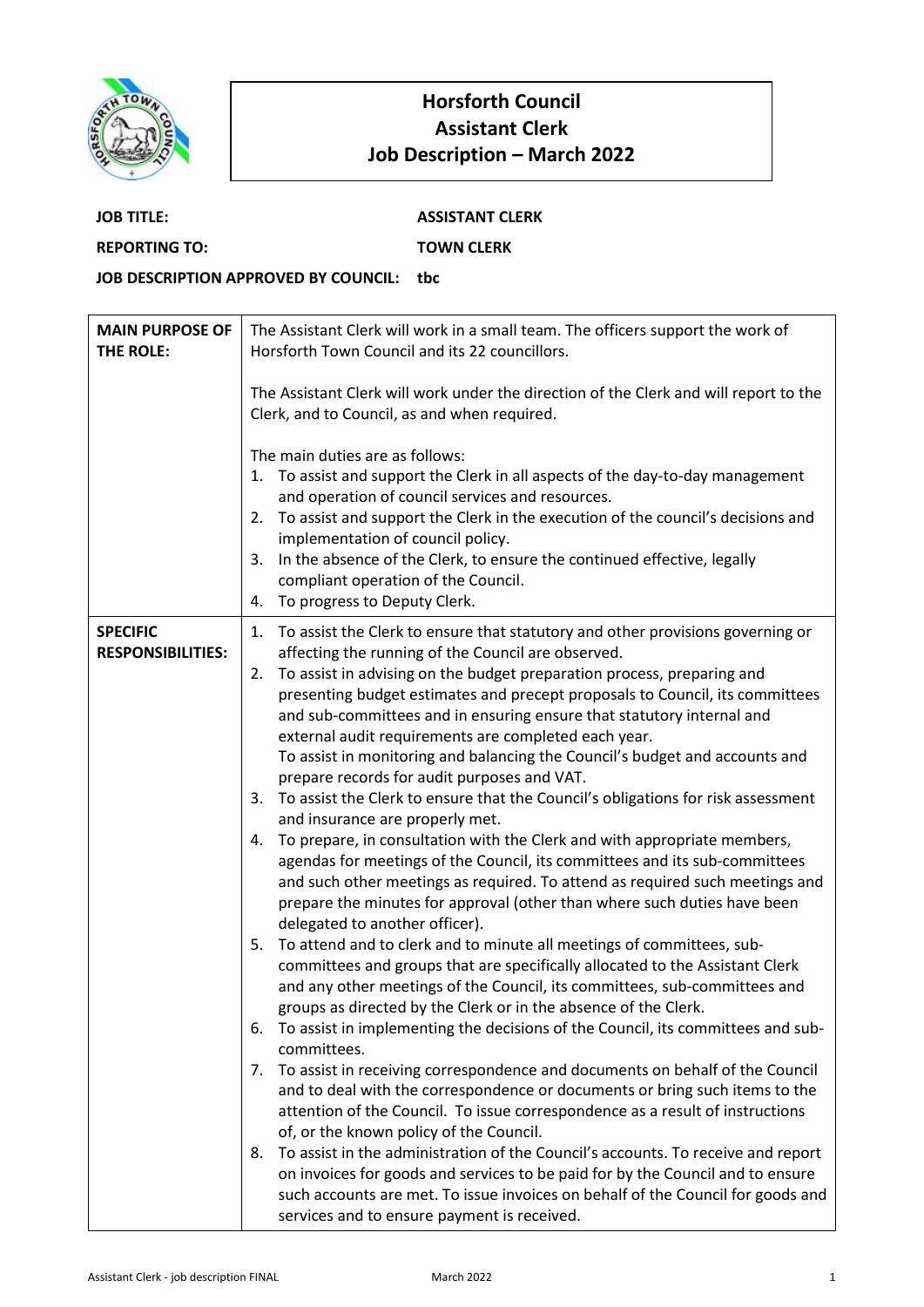| To assist in studying reports and other data on activities of the Council and on<br>9.<br>matters bearing on those activities. Where appropriate, to discuss such<br>matters with administrators and specialists in particular fields and to produce<br>reports for circulation and discussion by the Council. |
|----------------------------------------------------------------------------------------------------------------------------------------------------------------------------------------------------------------------------------------------------------------------------------------------------------------|
| 10. To draw up both on his/her own initiative and as a result of suggestions by<br>councillors proposals for consideration by the Council and to advise on<br>practicability and likely effects of specific courses of action.                                                                                 |
| 11. To assist in supervising any other members of staff as directed by the Clerk and<br>in keeping with the policies of the Council. In the absence of the Clerk, to<br>undertake all necessary activities in connection with the management of<br>salaries, conditions of employment and work of other staff. |
| 12. To assist in the management, maintenance and use of the Council's properties,<br>facilities and assets, whether through direct management or through<br>contracts, agreements or partnerships with other parties or providers.                                                                             |
| 13. To assist in monitoring the implemented policies of the Council to ensure they<br>are achieving the desired result and where appropriate suggest modifications.                                                                                                                                            |
| 14. To act as the representative of the Council as required, including attending<br>meetings with external organisations on behalf of the Council.                                                                                                                                                             |
| 15. To issue notices and prepare agendas and minutes for the Annual Town<br>Meeting: to attend the Annual Town Meeting and to implement the decisions<br>made at the meeting that are agreed by the Council.                                                                                                   |
| 16. To assist in preparing, in consultation with the Clerk and with the Chair of<br>Council and Chair of relevant committees or sub-committees, press releases<br>about the activities of, or decisions of, the Council.                                                                                       |
| 17. To maintain and update the Council's website and social media.                                                                                                                                                                                                                                             |
| 18. To attend training courses or seminars relevant to their role as required by the<br>Council.                                                                                                                                                                                                               |
| 19. To work towards the achievement of the status of Qualified Clerk.                                                                                                                                                                                                                                          |
| 20. To continue to acquire the necessary professional knowledge required to assist<br>in the efficient management of the affairs of the Council. For example,<br>membership of the professional body The Society of Local Council Clerks.                                                                      |
| 21. To attend the Conference of the National Association of Local Councils, Society<br>of local Council Clerks and other relevant bodies, as a representative of the<br>Council as required.                                                                                                                   |
| Other specific responsibilities:                                                                                                                                                                                                                                                                               |
| 22. To act as lead officer as directed by the Clerk or by the Council in the<br>organisation and delivery of any events that the Council may hold, including<br>the management of event budgets.                                                                                                               |
| 23. To assist councillors with the production, organisation and distribution of the<br>Council's newsletter and any other publications.                                                                                                                                                                        |
| 24. To work closely with the Clerk and councillors supporting projects undertaken<br>by the Council, including assisting with the research and preparation of<br>reports, finding funding sources and making grant applications.                                                                               |
| 25. To ensure the health and safety of people and resources.                                                                                                                                                                                                                                                   |
| 26. To carry out other duties commensurate with the post, as identified by the<br>Clerk.                                                                                                                                                                                                                       |
| 27. To comply with legislation/Council policies and to maintain confidentiality.<br>28. To assist in the management of any premises owned or managed by the<br>Council                                                                                                                                         |
| Due to the small nature of the Town Council team, the Assistant Clerk will also be<br>required to assist as required with general office tasks, for example photocopying,<br>filing, printing, scanning, updating records and other general administration.                                                    |